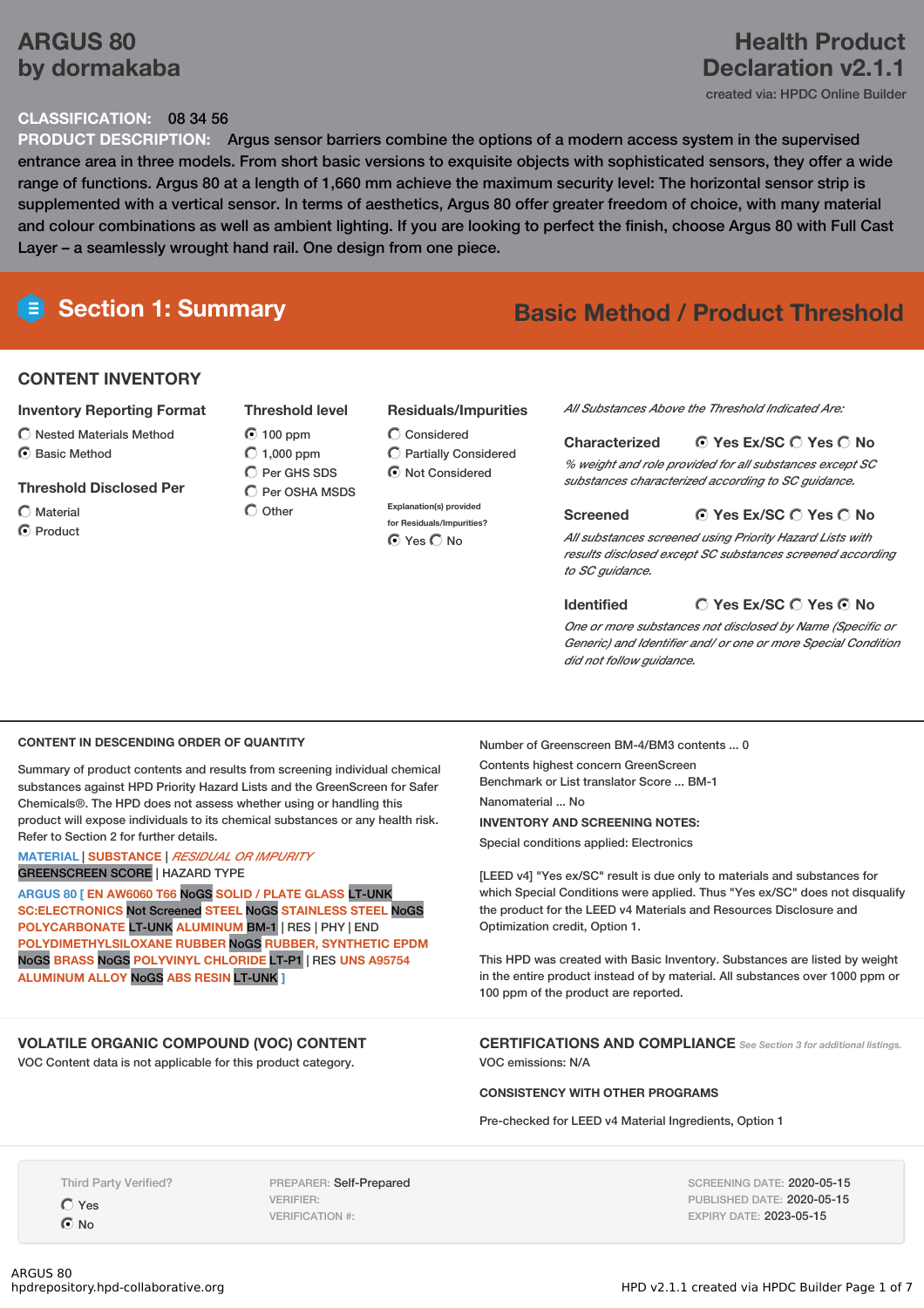This section lists contents in a product based on specific threshold(s) and reports detailed health information including hazards. This *HPD uses the inventory method indicated above, which is one of three possible methods:*

- *Basic Inventory method with Product-level threshold.*
- *Nested Material Inventory method with Product-level threshold*
- *Nested Material Inventory method with individual Material-level thresholds*

Definitions and requirements for the three inventory methods and requirements for each data field can be found in the HPD Open *Standard version 2.1.1, available on the HPDC website at: [www.hpd-collaborative.org/hpd-2-1-1-standard](https://www.hpd-collaborative.org/hpd-2-1-1-standard)*

# **ARGUS 80** PRODUCT THRESHOLD: 100 ppm RESIDUALS AND IMPURITIES CONSIDERED: No RESIDUALS AND IMPURITIES NOTES: No residuals or impurities are expected in these materials at or above the inventory threshold. dormakaba products consist of finished components, and no chemical reactions are needed to develop our products. OTHER PRODUCT NOTES: - **EN AW6060 T66** ID: **Not registered** HAZARD SCREENING METHOD: **Pharos Chemical and Materials Library** HAZARD SCREENING DATE: **2020-05-15** %: **46.70** GS: **NoGS** RC: **Both** NANO: **No** ROLE: **Profile, cover** HAZARD TYPE **AGENCY AND LIST TITLES** WARNINGS None found Nowarnings found on HPD Priority Hazard Lists SUBSTANCE NOTES: -**SOLID / PLATE GLASS** ID: **65997-17-3** HAZARD SCREENING METHOD: **Pharos Chemical and Materials Library** HAZARD SCREENING DATE: **2020-05-15** %: **25.18** GS: **LT-UNK** RC: **UNK** NANO: **No** ROLE: **Side covers** HAZARD TYPE **AGENCY AND LIST TITLES AGENCY AND LIST TITLES** None found Nowarnings found on HPD Priority Hazard Lists SUBSTANCE NOTES: -**SC:ELECTRONICS** ID: **SC:Electronics** HAZARD SCREENING METHOD: **Pharos Chemical and Materials Library** HAZARD SCREENING DATE: **2020-05-15** %: **7.71** GS: **Not Screened** RC: **UNK** NANO: ROLE: **PWB, cable, motor, locking No device, sensor system**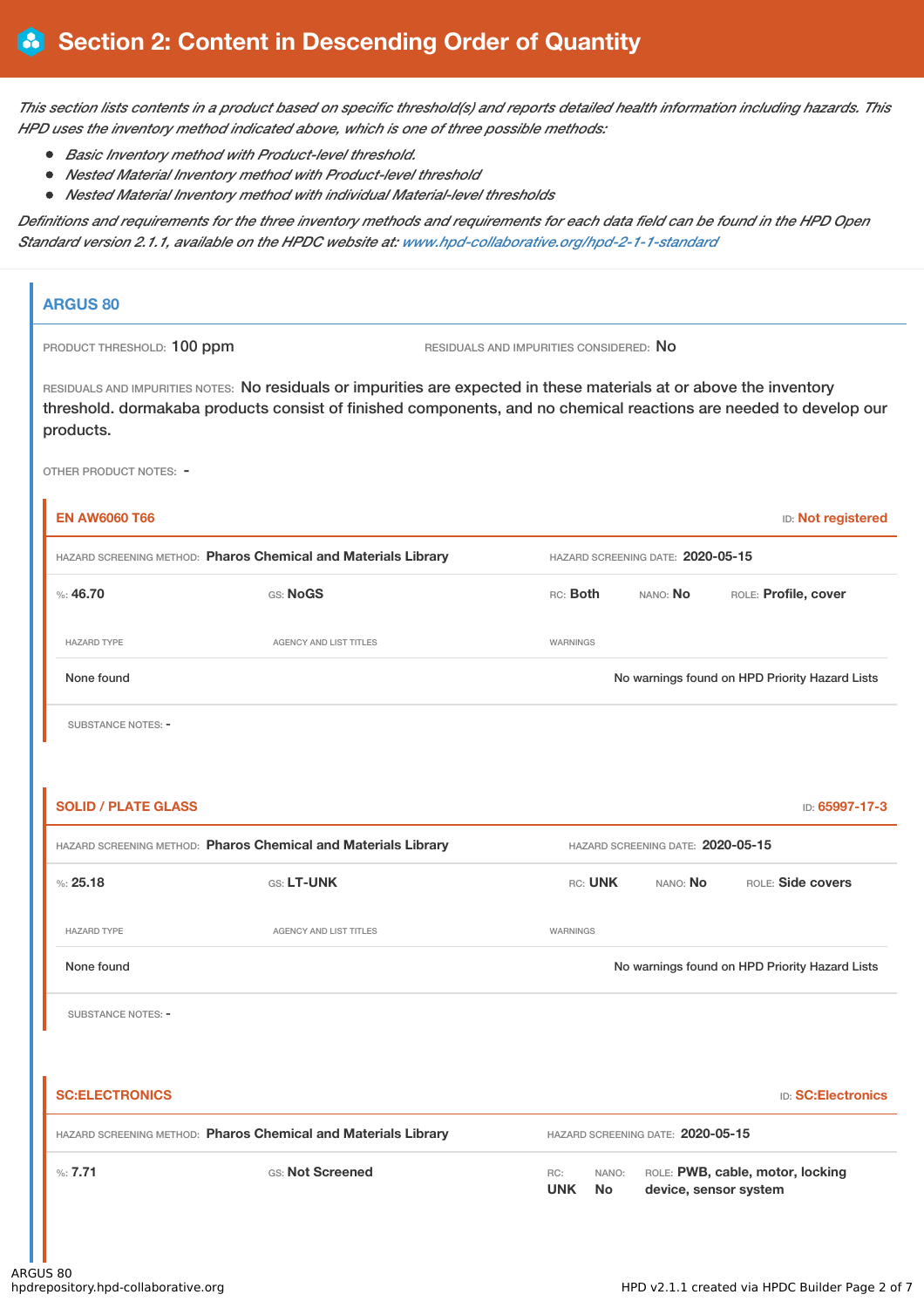-

HAZARD TYPE **AGENCY AND LIST TITLES** WARNINGS

Hazard Screening not performed

SUBSTANCE NOTES: Version: SCElec/2018-02-23 Brief Description: No Entry Compliance: No Entry Takeback Program: No Entry

**STEEL** ID: **12597-69-2** HAZARD SCREENING METHOD: **Pharos Chemical and Materials Library** HAZARD SCREENING DATE: **2020-05-15** %: **5.23** GS: **NoGS** RC: **Both** NANO: **No** ROLE: **Fixing materials** HAZARD TYPE AGENCY AND LIST TITLES WARNINGS None found No warnings found on HPD Priority Hazard Lists

SUBSTANCE NOTES: 16MnCr5, 32Cr4

| <b>STAINLESS STEEL</b>                                         |                                                                |                                   |                                   |          | ID: 12597-68-1                                 |  |
|----------------------------------------------------------------|----------------------------------------------------------------|-----------------------------------|-----------------------------------|----------|------------------------------------------------|--|
| HAZARD SCREENING METHOD: Pharos Chemical and Materials Library |                                                                |                                   | HAZARD SCREENING DATE: 2020-05-15 |          |                                                |  |
| %: 4.91                                                        | GS: NoGS                                                       | RC: UNK                           | NANO: No                          |          | ROLE: Control panels                           |  |
| <b>HAZARD TYPE</b>                                             | AGENCY AND LIST TITLES                                         | WARNINGS                          |                                   |          |                                                |  |
| None found                                                     |                                                                |                                   |                                   |          | No warnings found on HPD Priority Hazard Lists |  |
| SUBSTANCE NOTES: -                                             |                                                                |                                   |                                   |          |                                                |  |
|                                                                |                                                                |                                   |                                   |          |                                                |  |
| <b>POLYCARBONATE</b>                                           |                                                                |                                   |                                   |          | ID: 25037-45-0                                 |  |
| HAZARD SCREENING METHOD: Pharos Chemical and Materials Library |                                                                | HAZARD SCREENING DATE: 2020-05-15 |                                   |          |                                                |  |
| %3.65                                                          | GS: LT-UNK                                                     | RC: UNK                           |                                   | NANO: No | ROLE: Sealing                                  |  |
| <b>HAZARD TYPE</b>                                             | AGENCY AND LIST TITLES                                         | WARNINGS                          |                                   |          |                                                |  |
| None found                                                     |                                                                |                                   |                                   |          | No warnings found on HPD Priority Hazard Lists |  |
| SUBSTANCE NOTES: -                                             |                                                                |                                   |                                   |          |                                                |  |
|                                                                |                                                                |                                   |                                   |          |                                                |  |
| <b>ALUMINUM</b>                                                |                                                                |                                   |                                   |          | ID: 7429-90-5                                  |  |
|                                                                | HAZARD SCREENING METHOD: Pharos Chemical and Materials Library |                                   | HAZARD SCREENING DATE: 2020-05-15 |          |                                                |  |
|                                                                |                                                                |                                   |                                   |          |                                                |  |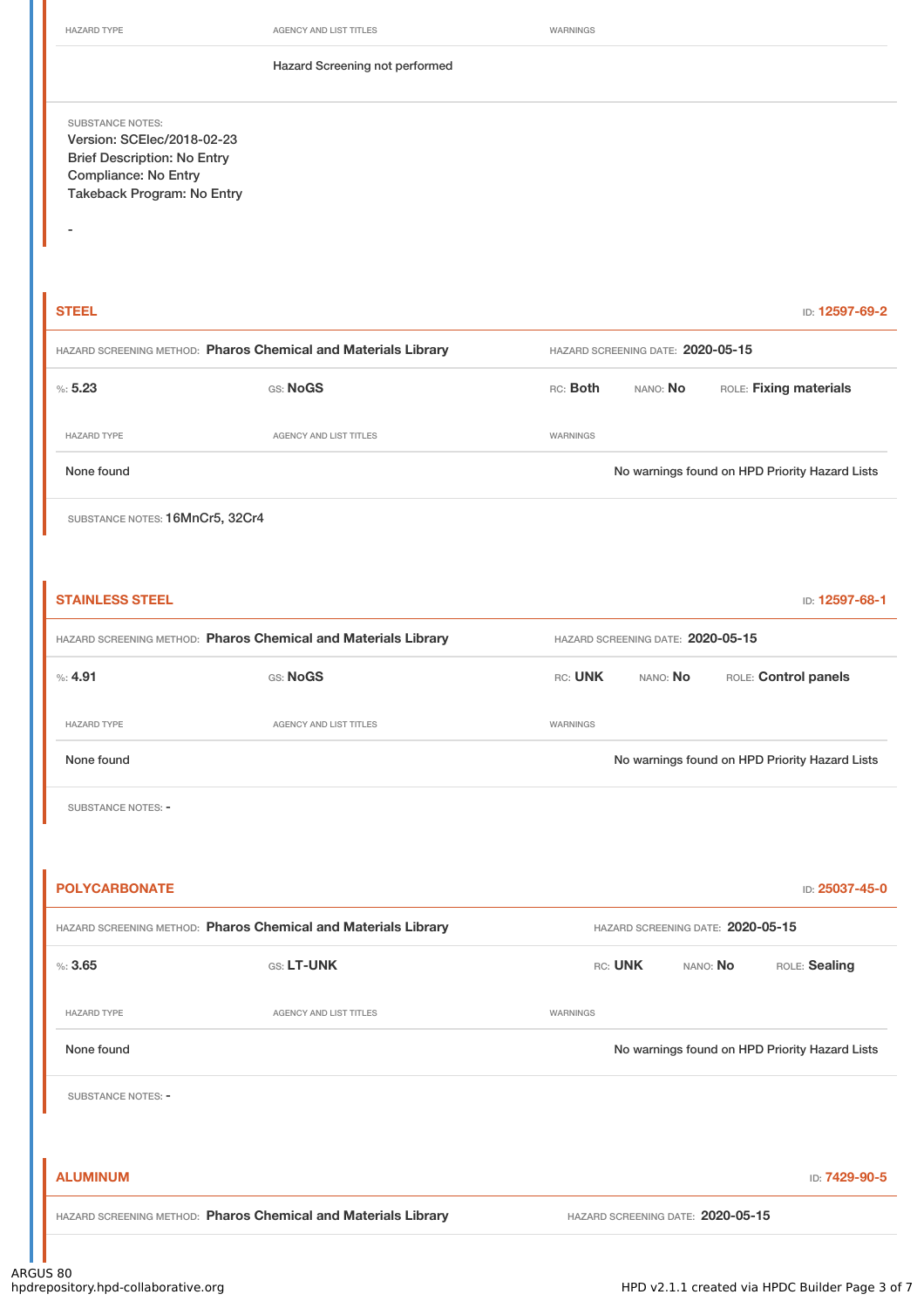| %3.25                      | $GS:$ BM-1                                   | RC: Both                             | NANO: <b>No</b> | <b>ROLE: Fasteners</b>                                |
|----------------------------|----------------------------------------------|--------------------------------------|-----------------|-------------------------------------------------------|
|                            |                                              |                                      |                 |                                                       |
| <b>HAZARD TYPE</b>         | <b>AGENCY AND LIST TITLES</b>                | WARNINGS                             |                 |                                                       |
| <b>RESPIRATORY</b>         | AOEC - Asthmagens                            | Asthmagen (Rs) - sensitizer-induced  |                 |                                                       |
| PHYSICAL HAZARD (REACTIVE) | EU - GHS (H-Statements)                      | H <sub>228</sub> - Flammable solid   |                 |                                                       |
| PHYSICAL HAZARD (REACTIVE) | EU - GHS (H-Statements)                      |                                      |                 | H261 - In contact with water releases flammable gases |
| <b>ENDOCRINE</b>           | <b>TEDX</b> - Potential Endocrine Disruptors | <b>Potential Endocrine Disruptor</b> |                 |                                                       |
|                            |                                              |                                      |                 |                                                       |

SUBSTANCE NOTES: -

# **POLYDIMETHYLSILOXANE RUBBER** ID: **63394-02-5** HAZARD SCREENING METHOD: **Pharos Chemical and Materials Library** HAZARD SCREENING DATE: **2020-05-15** %: **2.22** GS: **NoGS** RC: **UNK** NANO: **No** ROLE: **Sealing** HAZARD TYPE **AGENCY AND LIST TITLES** WARNINGS None found Nowarnings found on HPD Priority Hazard Lists SUBSTANCE NOTES: -**RUBBER, SYNTHETIC EPDM** ID: **308064-28-0** HAZARD SCREENING METHOD: **Pharos Chemical and Materials Library** HAZARD SCREENING DATE: **2020-05-15** %: **0.39** GS: **NoGS** RC: **None** NANO: **No** ROLE: **Sealing** HAZARD TYPE **AGENCY AND LIST TITLES WARNINGS** None found Nowarnings found on HPD Priority Hazard Lists SUBSTANCE NOTES: -**BRASS** ID: **12597-71-6** HAZARD SCREENING METHOD: **Pharos Chemical and Materials Library** HAZARD SCREENING DATE: **2020-05-15** %: 0.34 GS: Nogs CS: Nogs CS: Nogs CS: Nogs CS: Nogs CS: Nogs CS: UNK NANO: No HAZARD TYPE **AGENCY AND LIST TITLES AGENCY AND LIST TITLES** None found Nowarnings found on HPD Priority Hazard Lists SUBSTANCE NOTES: -

**POLYVINYL CHLORIDE** ID: **9002-86-2**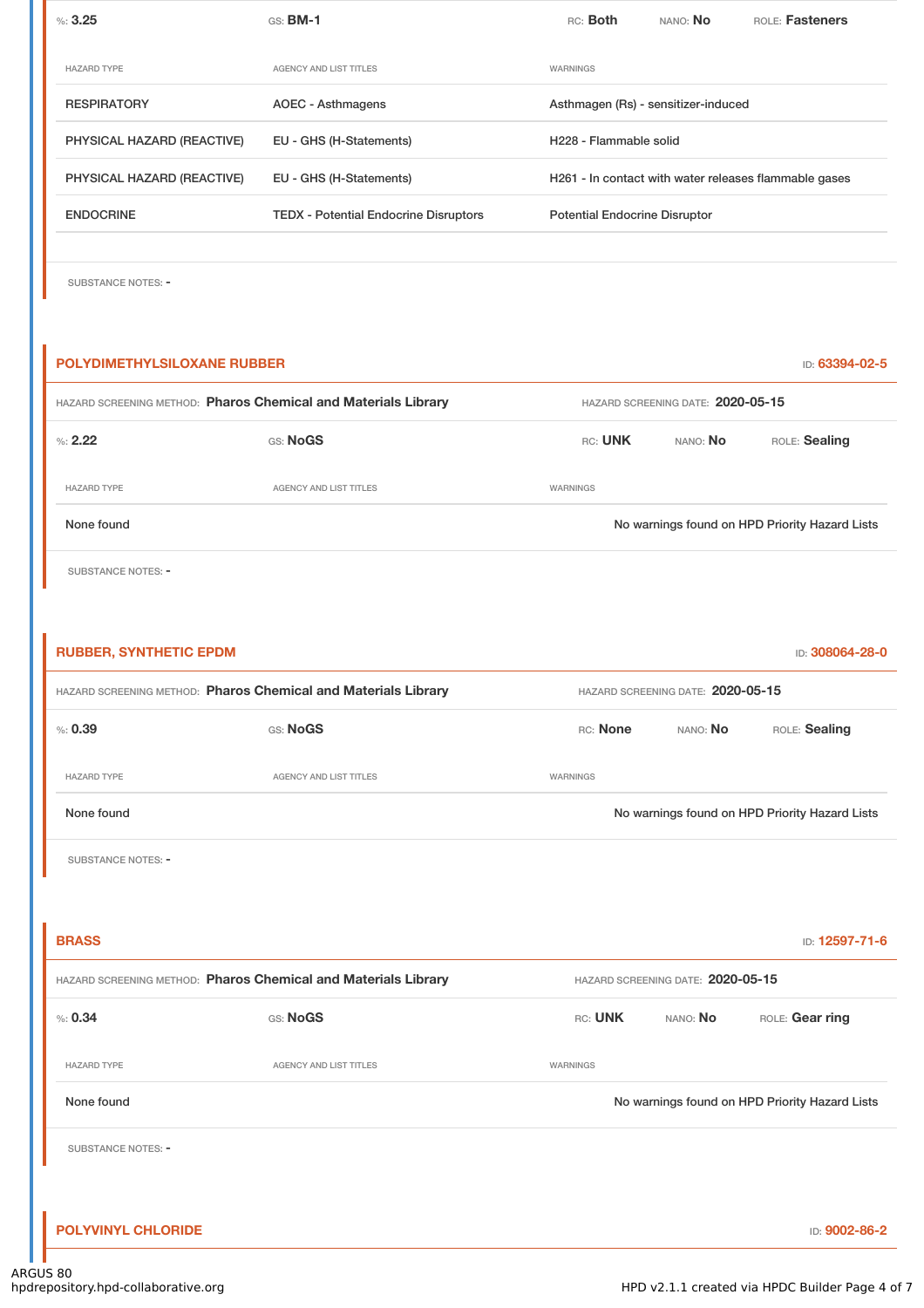| HAZARD SCREENING METHOD: Pharos Chemical and Materials Library |                        | HAZARD SCREENING DATE: 2020-05-15   |          |                                                |  |
|----------------------------------------------------------------|------------------------|-------------------------------------|----------|------------------------------------------------|--|
| % 0.24                                                         | GS: LT-P1              | RC: UNK                             | NANO: No | ROLE: Sealing                                  |  |
| <b>HAZARD TYPE</b>                                             | AGENCY AND LIST TITLES | WARNINGS                            |          |                                                |  |
| <b>RESPIRATORY</b>                                             | AOEC - Asthmagens      | Asthmagen (Rs) - sensitizer-induced |          |                                                |  |
| SUBSTANCE NOTES: -                                             |                        |                                     |          |                                                |  |
| <b>UNS A95754 ALUMINUM ALLOY</b>                               |                        |                                     |          | ID: Not registered                             |  |
| HAZARD SCREENING METHOD: Pharos Chemical and Materials Library |                        | HAZARD SCREENING DATE: 2020-05-15   |          |                                                |  |
| % : 0.09                                                       | GS: NoGS               | RC: Both                            | NANO: No | ROLE: Connectors                               |  |
| <b>HAZARD TYPE</b>                                             | AGENCY AND LIST TITLES | <b>WARNINGS</b>                     |          |                                                |  |
| None found                                                     |                        |                                     |          | No warnings found on HPD Priority Hazard Lists |  |
| <b>SUBSTANCE NOTES: -</b>                                      |                        |                                     |          |                                                |  |
|                                                                |                        |                                     |          |                                                |  |
| <b>ABS RESIN</b>                                               |                        |                                     |          | ID: 9003-56-9                                  |  |
| HAZARD SCREENING METHOD: Pharos Chemical and Materials Library |                        | HAZARD SCREENING DATE: 2020-05-15   |          |                                                |  |
| % : 0.09                                                       | GS: LT-UNK             | RC: UNK                             | NANO: No | ROLE: Sealing                                  |  |
| <b>HAZARD TYPE</b>                                             | AGENCY AND LIST TITLES | WARNINGS                            |          |                                                |  |
| None found                                                     |                        |                                     |          | No warnings found on HPD Priority Hazard Lists |  |

SUBSTANCE NOTES: -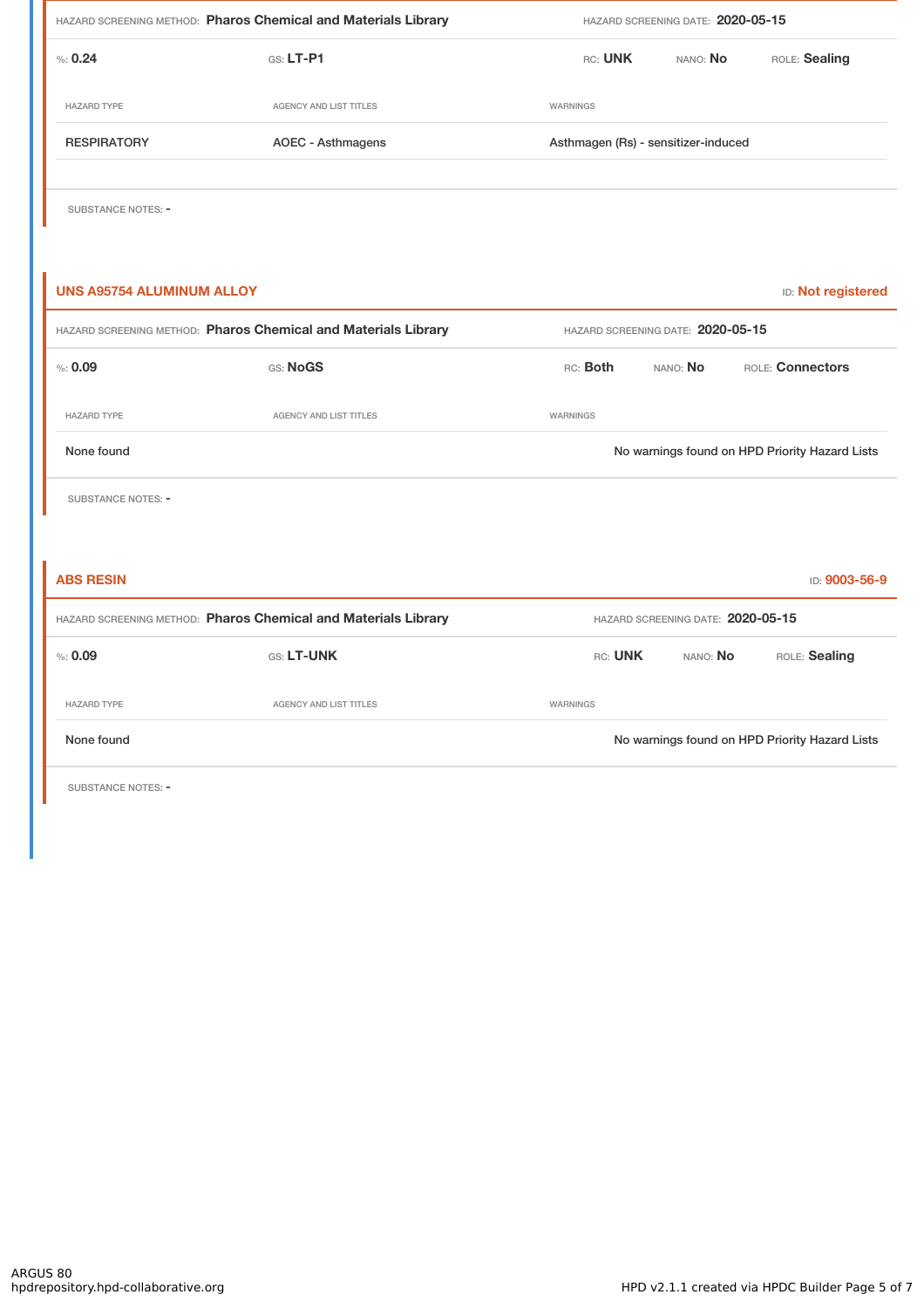This section lists applicable certification and standards compliance information for VOC emissions and VOC content. Other types of *health or environmental performance testing or certifications completed for the product may be provided.*

| <b>VOC EMISSIONS</b>                                                                                                                       | N/A                                 |                     |                       |
|--------------------------------------------------------------------------------------------------------------------------------------------|-------------------------------------|---------------------|-----------------------|
| CERTIFYING PARTY: Self-declared<br>APPLICABLE FACILITIES: This HPD is for a product<br>that is NOT liquid/wet applied.<br>CERTIFICATE URL: | <b>ISSUE DATE: 2020-</b><br>$05-13$ | <b>EXPIRY DATE:</b> | CERTIFIER OR LAB: N/A |
| CERTIFICATION AND COMPLIANCE NOTES:                                                                                                        |                                     |                     |                       |

# **H** Section 4: Accessories

This section lists related products or materials that the manufacturer requires or recommends for installation (such as adhesives or fasteners), maintenance, cleaning, or operations. For information relating to the contents of these related products, refer to their *applicable Health Product Declarations, if available.*

No accessories are required for this product.

## **Section 5: General Notes**

dormakaba has resulted from the merger of the two well-established brands Dorma and Kaba, both known for their expertise in the area of smart and secure access solutions. Together we stand for more than 150 years of security and reliability. Our master brand dormakaba stands for our offering of products, solutions and services for secure access to buildings and rooms from a single source. Our global brand power supports us to become the trusted industry leader. For more information, please go to: www.dormakaba.com. The information contained in this HPD is to be used only as a voluntary information on our products. dormakaba makes no representation or warranty as to the completeness or accuracy of the information contained herein. The products and specifications set forth in this HPD are subject to change without notice and dormakaba disclaims any and all liability for such changes. The information contained herein is provided without warranties of any kind, either express or implied, and dormakaba disclaims any and all liability for typographical, printing, or production errors or changes affecting the specifications contained herein. dormakaba DISCLAIMS ALL WARRANTIES, EXPRESS OR IMPLIED, INCLUDING, BUT NOT LIMITED TO, THE IMPLIED WARRANTIES OF MERCHANTABILITY AND FITNESS FOR A PARTICULAR PURPOSE. IN NO EVENT WILL dormakaba BE LIABLE FOR ANY INCIDENTAL, INDIRECT OR CONSEQUENTIAL DAMAGES ARISING FROM THE SALE OR USE OF ANY PRODUCT. All sales of products shall be subject to dormakaba's applicable General Terms and Conditions, a copy of which will be provided by your local dormakaba organisation upon request.